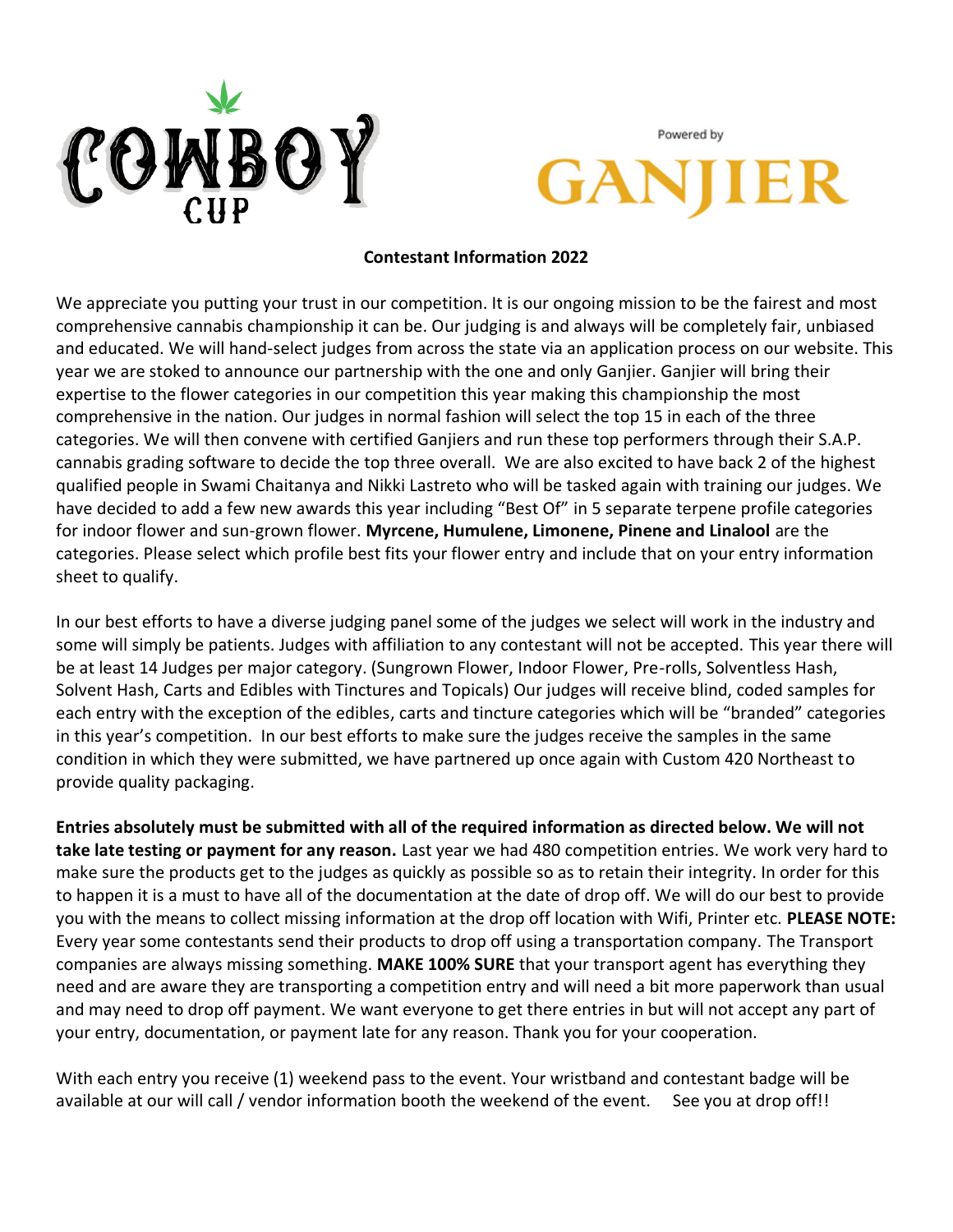#### **SUBMISSION INFORMATION**

**\*Entries into any category may be dropped off on the Indoor Flower drop off dates but Indoor Flower will not be accepted past 6:00 p.m. on Sept 24th for any reason whatsoever.**

#### **DROP-OFF DATES AND TIMES: INDOOR FLOWER**

**September 22nd – Sept 24th 10:00 a.m. – 6:00 p.m.**

### **CONCENTRATES, PRE-ROLLS, EDIBLES, TINCTURES AND TOPICALS**

**September 29th – Oct 1st 10:00 a.m. – 6:00 p.m.**

### **SUN-GROWN & SUN-GROWN LIGHT ASSIST CATEGORIES**

**November 10th – November 12th 10:00 a.m. – 6:00 p.m.**

**DROP OFF LOCATION**

**The Lettuce Bar 12007 NE 23rd St Choctaw, OK 73020**

#### **WE WILL NOT ACCEPT LATE ENTRIES FOR ANY REASON WHATSOEVER. ABSOLUTELY NO EXCEPTIONS.**

**AS METRC GETS IMPLIMENTED AND WE ALL GET USED TO IT THERE MAY BE SOME CHANGES TO THE PROCESS BELOW. WE WILL ANNOUNCE UPDATES ON OUR WEBSITE IF THERE ARE ANY.**

**WHAT YOU WILL NEED TO BE LEGAL AT DROPOFF LOCATION:**

- **(1) Metrc and OMMA compliance documents including test results. Simply put, this is just a sale of your product entry to a dispensary for \$1.00 so you will just need the normal transaction documentation required to make that happen legally. The Purchaser will be: Lettuce Depot 12007 NE 23RD ST CHOCTAW, OK 73020 OMMA# PAAA-SNKW-YUSW**
- **(2) Invoice to Lettuce Smoke for the amount of product submitted at a total cost of \$1.00.**
- **(3) Receipt of online payment into competition, or payment by cash or check at the time of drop off. Price per entry: \$375. (There is no limit to the number of entries a company can submit)**
- **(4) Company Registration form (see below)**
- **(5) Entry Form with each entry included (see below)**
- **(6) Properly labeled entry as described below.**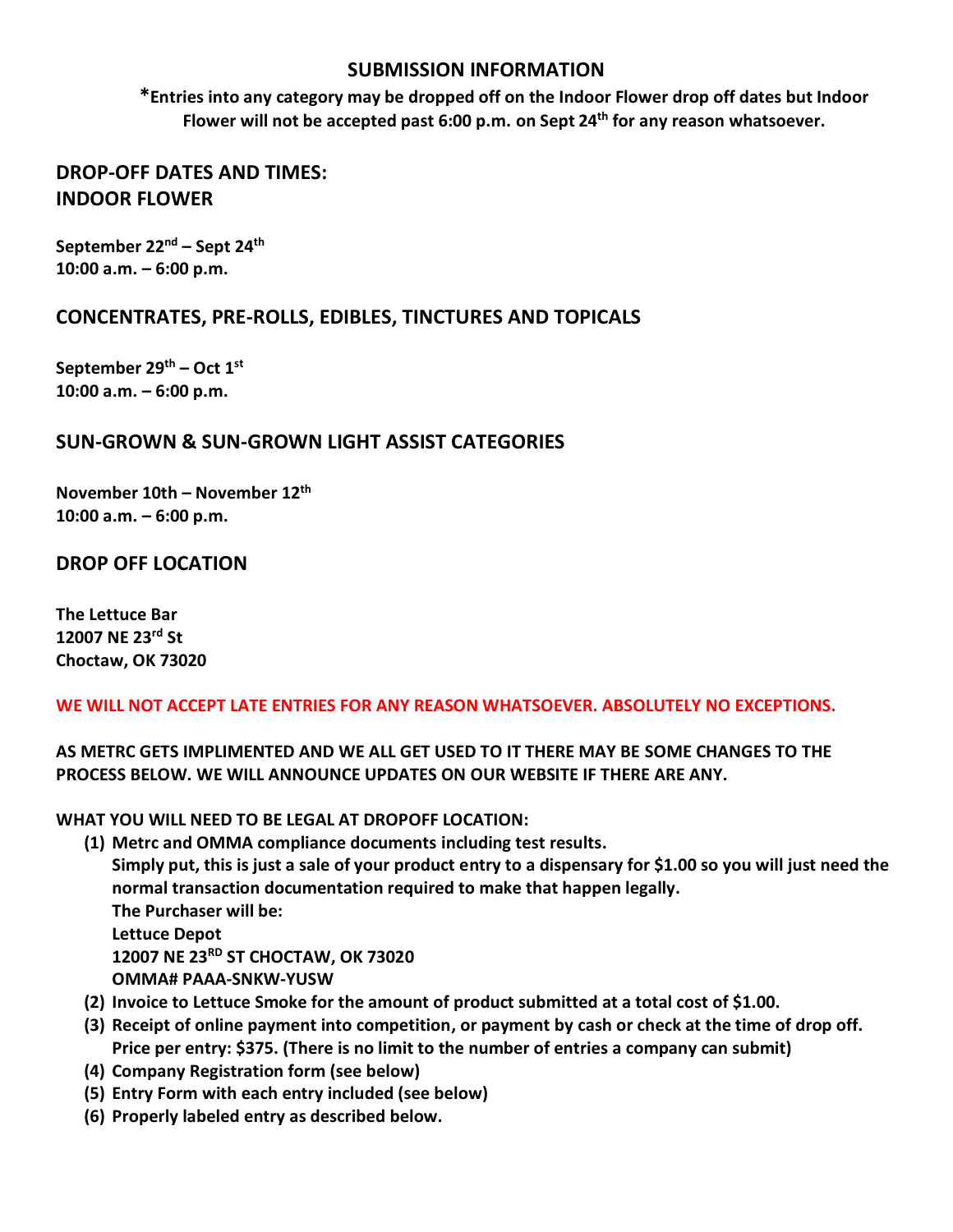#### **By labeling the entry as described below and filling out the entry form, although redundant, gives us a valuable double check to ensure absolute competition accuracy.**

#### **Flower QTY: 2oz**

Flower entries must be submitted in resealable storage container ie. bag or jar. This container must be labeled with the following information along with its required Metrc labeling.

Company Name: Strain: Note: Sativa, Hybrid or Indica: *(These are not separate entry categories just information for our judges)* Category: Terpene Profile Category:

#### **Pre-Rolls and Infused Pre-Roll Entries QTY: 35**

Pre-Roll entries must be submitted in tubes packaged together in a separate sealed container. The carrying container or bag that contains the individual tubes must be labeled with the following along with its required Metrc labeling:

Company Name: Strain or Product Name: Note Sativa, Hybrid or Indica: *(These are not separate entry categories just information for our judges)* Category:

#### **Concentrate Entries Qty: 20 Grams**

Concentrate entries must be submitted in bulk in a ½-pint mason jar with the exception of the Shatter and Carts categories. Shatter may be submitted in (20) 1 gram samples in parchment paper or equal, packaged together in a separate sealed container. Carts can either be submitted in 1 gram or  $\frac{1}{2}$  gram cartridges but must equal 20 total samples packaged together in a separate sealed container. \*Entries into the Best New Concentrate category are to be branded and should be submitted just as they would normally be transferred to a dispensary including all labeling as required by Oklahoma law. Containers must be labeled with the following along with its required Metrc labeling:

Company Name: Strain or Product Name: Note Sativa, Hybrid, Indica: *(These are not separate entry categories just information for our judges)* Category:

#### **Cartridge Entries Qty: 20**

These categories are "Branded Categories" You must submit each entry in packaging as it would normally be sold to a dispensary including all labeling as required by Oklahoma Law. Carts can either be submitted as 1 gram or ½ gram cartridges but must equal 20 total samples packaged together in a separate sealed container. Containers must be labeled with the following along with its required Metrc labeling:

Company Name: Strain or Product Name: Note Sativa, Hybrid, Indica: *(These are not separate entry categories just information for our judges)* Category: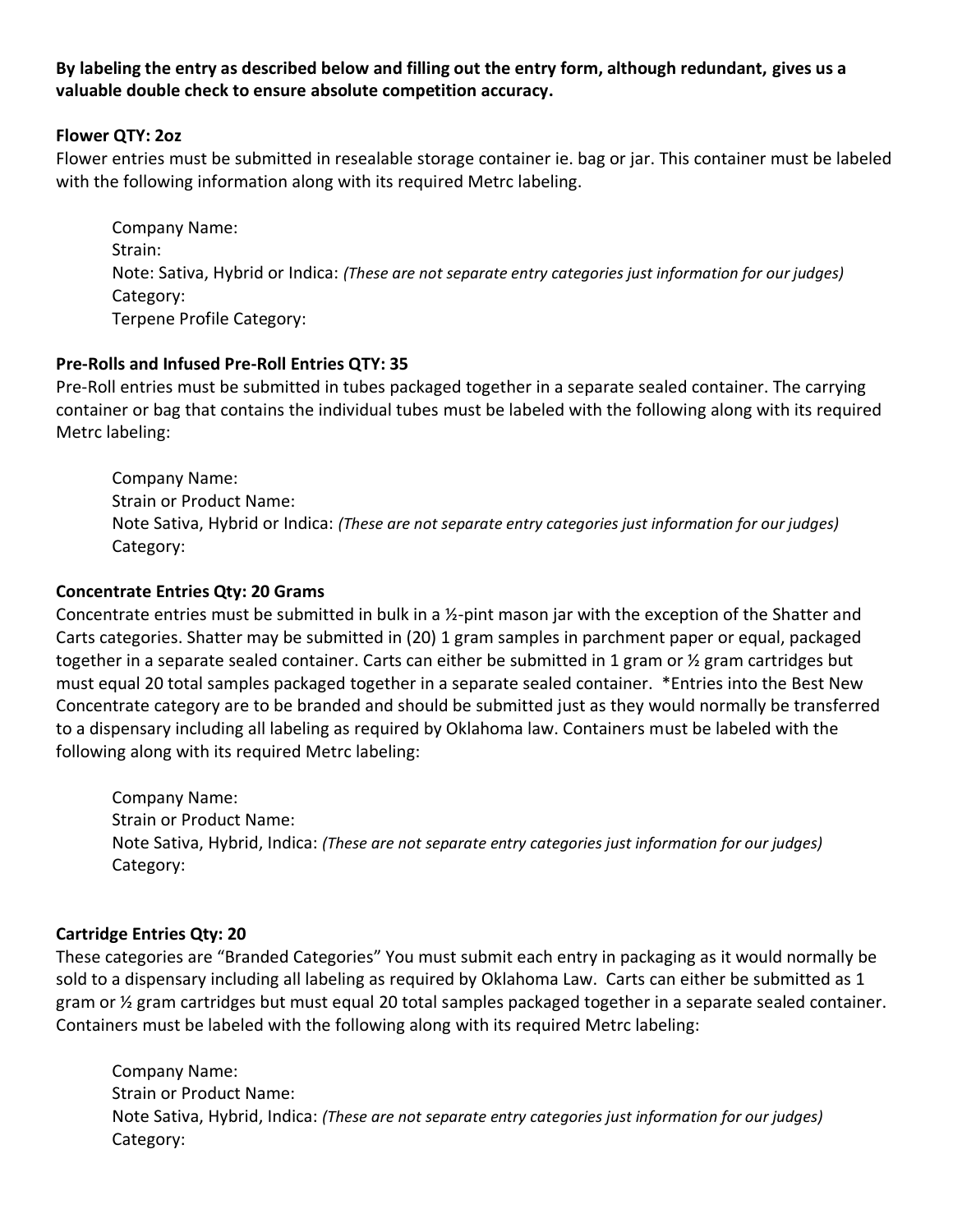#### **Edible and Tincture Entries QTY: 20**

These categories are "Branded" categories. You must submit each entry in packaging as it would normally be sold to a dispensary including all labeling as required by Oklahoma Law. Entries to be (20) 50mg servings except for High Dose (unlimited) and Capsules (20 pkgs of 2 caps at 50 mg ea or equal). Please combine these into a box or bag labeled with the following along with its required Metrc labeling.

Company Name: Product Name: Category:

\*If your product is for example 10mg per piece you will need to enter at least 5 pieces per package.

#### **Topical Entries 15 fl oz**

Topical entries must be submitted in bulk in a 1-pint mason jar. Containers must be labeled with the following along with its required Metrc labeling.

Company Name: Product Name: Category: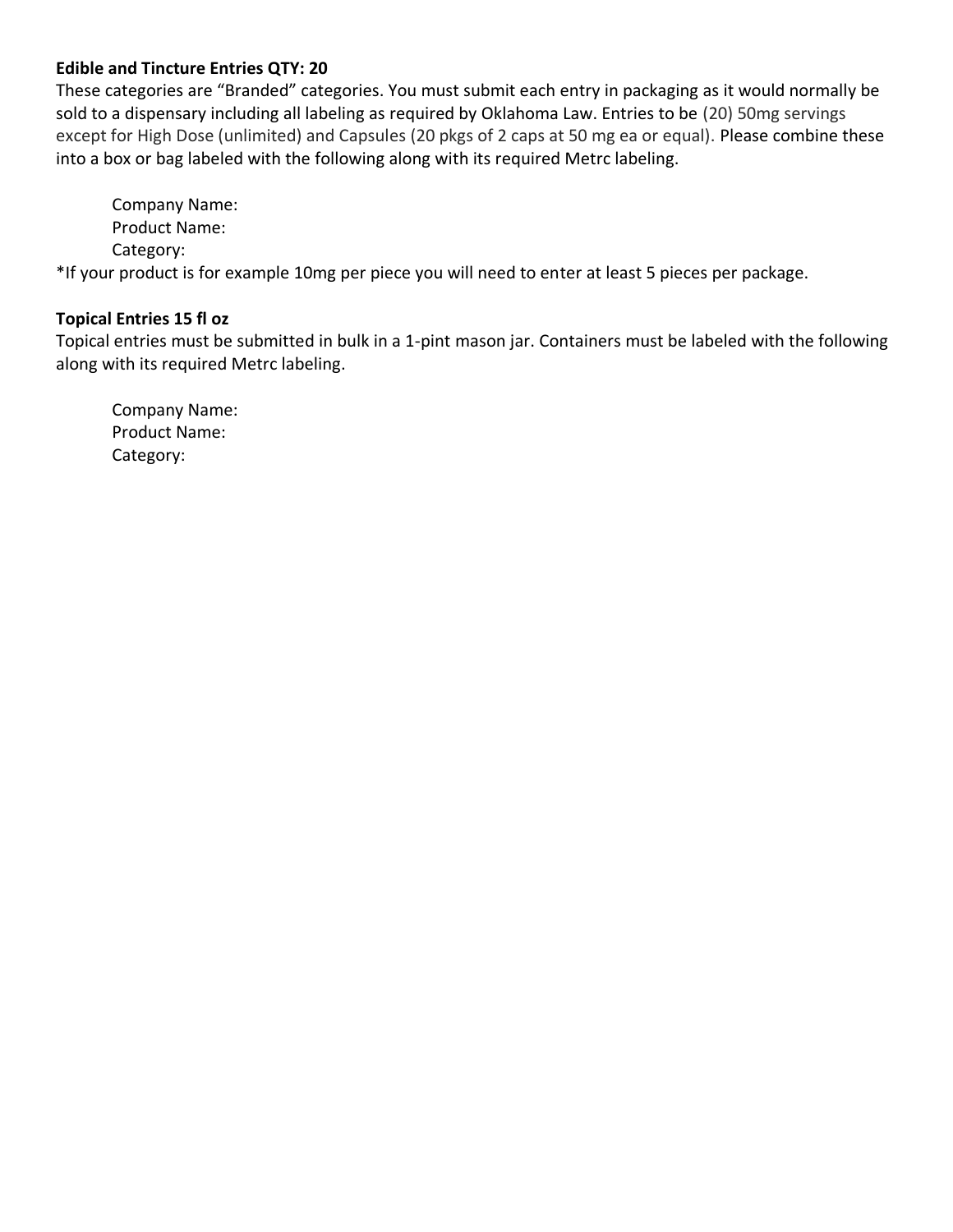### **COMPETITON CATEGORIES**

**FLOWER** Sun Grown Flower Light Assist Flower Indoor Flower Pre-rolls Infused Pre-Rolls **CONCENTRATES** Solventless: -Ice Water Hash -Rosin BHO -Solid (Shatter, Wax etc.) -Liquid (Sauce, Diamonds etc) **Cartridges**  -Live Resin -Cured Resin -Distillate -Rosin Best New Concentrate Product (Everything Else) **EDIBLES**  Hard / Soft Candies (Gummies, Suckers etc.) Chocolates High Dose Edibles Baked Goods

Drinks

 Specialties (Sauces, Trail mix etc.) Capsules

#### **TINCTURES**

**TOPICALS**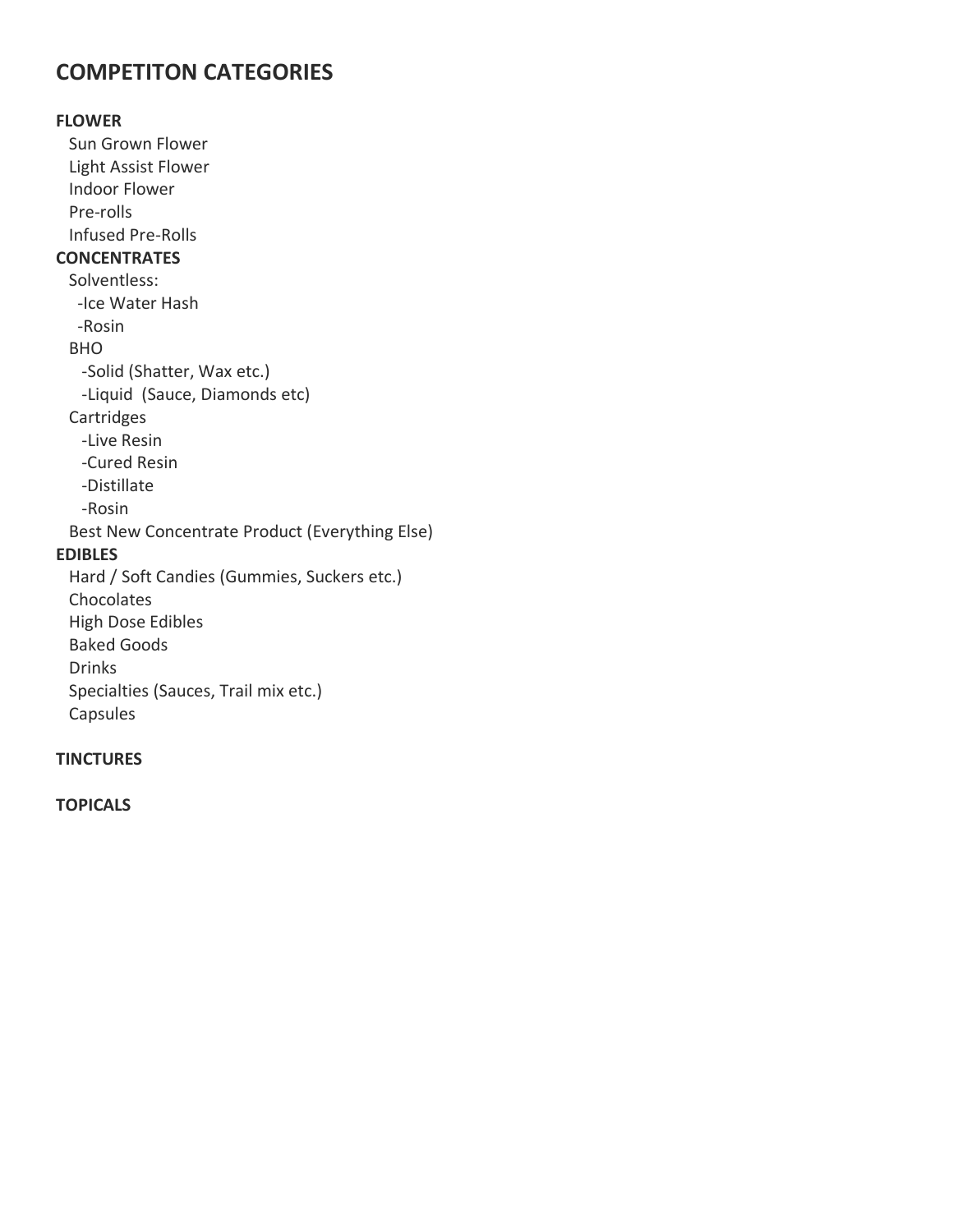# **Company Registration Form**

| *as you would like read at the Awards Ceremony |
|------------------------------------------------|
|                                                |
|                                                |
| <b>CONTACT PHONE NUMBER:</b>                   |
|                                                |
| <b>EMAIL ADDRESS:</b>                          |
|                                                |
|                                                |
|                                                |
|                                                |